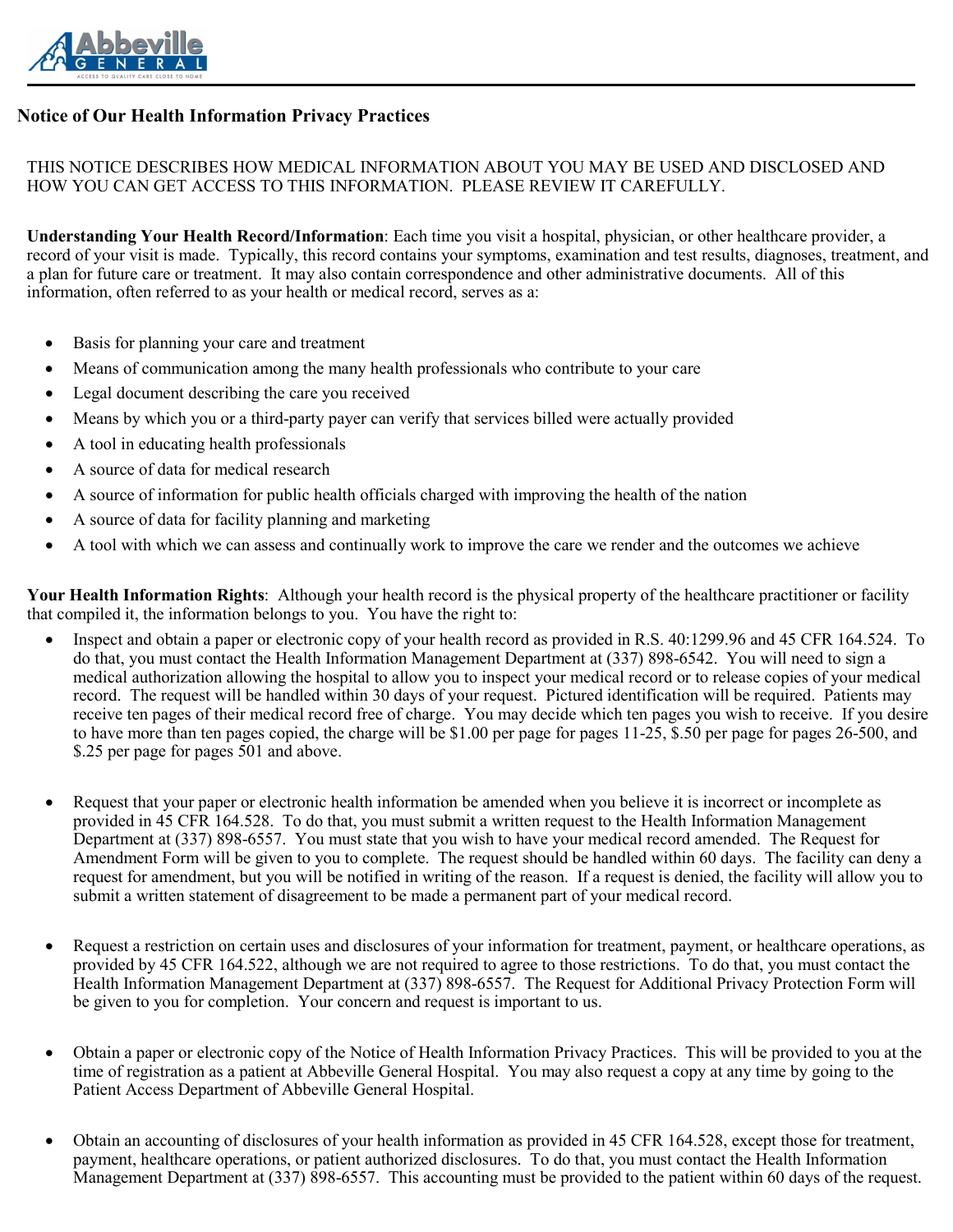

No accounting of disclosures made prior to April 14, 2003 will be provided. The patient is entitled to one free accounting of disclosure every twelve months. The patient will have to pay for any subsequent account of disclosure requests within the twelve - month period.

- Receive your health information through a reasonable alternative means or at an alternative location as provided by 45 CFR 164.522. To do that, you must alert the Patient Access Department at the time of registration. The Request for Additional Privacy Protection Form will be given to you to complete. Your concern and request is important to us. The hospital will contact patients at the telephone number and/or address provided by the patient at the time of registration. If the patient does not wish to be contacted at that location, an alternate location must be provided to the Patient Access Department. This information will be forwarded to the appropriate parties within the hospital.
- Permit someone appointed as medical power or attorney or legal guardian to exercise your rights and make choices about your health information.
- Revoke your authorization to use or disclose health information except to the extent that action has already been taken. To do that, you must contact the Health Information Management Department at (337) 898-6557. A written request will be required.

**Our Responsibilities:** This organization is required by law to:

- Maintain the privacy and security of your protected health information.
- Provide you with a notice as to our legal duties and privacy practices with respect to information we collect and maintain about you.
- Abide by the terms of this notice.
- Notify you if we are unable to agree to a requested restriction.
- Accommodate reasonable requests you may have to communicate health information by alternative means or at alternative locations.
- Ensure medical power of attorney or legal guardian has authority and can act before any action is taken.
- Promptly notify you if a breach occurs that may have compromised the privacy or security of your information.

We will not use or disclose your health information without your consent or authorization except as provided by law or described in this notice.

*Genetic test results*: Louisiana law, recorded as R.S. 22:213.7, provides special protection for genetic test results, and we will not release these results without specific authorization from you.

We reserve the right to change our practices and to make the new provisions effective for all protected health information we maintain. Should our information practices change, we will make the new version available to you upon request, on our website, **www.abbevillegeneral.com**, and we will mail a copy to you.

**For More Information or to Report a Problem:** If you have a question, you may contact the Privacy Officer at (337) 898-6112. If you believe your privacy rights have been violated, you can file a complaint with the Privacy Officer of Abbeville General Hospital or with the Secretary of Department of Health and Human Services Office of Civil Rights at 200 Independence Ave. S.W., Washington DC 20201, by calling 1-877-696-6775, or at www.hhs.gov/ocr/privacy/hipaa/complaints/. There will be no retaliation for filing a complaint.

**Examples of Disclosures for Treatment, Payment, and Health Operations:** Pursuant to law and the consent form which you have signed: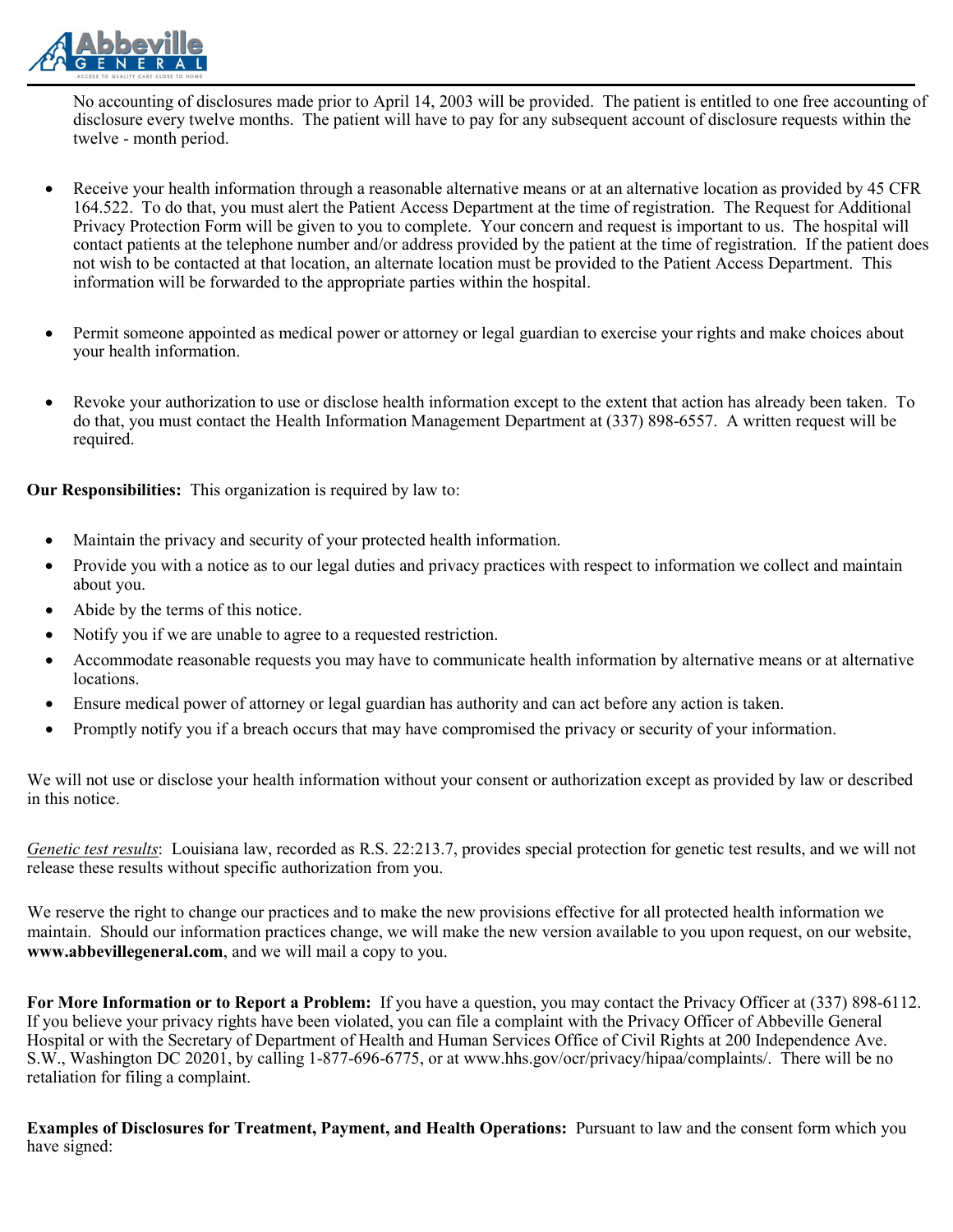

#### **Abbeville General Hospital may participate in one or more health information exchanges (HIEs) and we may share protected health information for treatment, payment and healthcare operations purposes with other participants in the HIEs.**

*We will use your health information for treatment*. For example: Information obtained by a nurse, physician, or other member of your healthcare team will be recorded in your record and used to determine the course of treatment that should work best for you. Your physician will document in your record his or her expectations of the members of your healthcare team. Members of your healthcare team will then record the actions they took and their observations. In that way, the physician will know how you are responding to treatment. We will also provide your physician or a subsequent healthcare provider with copies of various reports that should assist him or her in treating you once you're discharged from this hospital.

*We will use your health information for payment.* For example: A bill may be sent to you or a third-party payer to obtain payment for your healthcare services. This may include certain activities that your health insurance plan may undertake before it approves or pays for the health care services recommended for you such as; making a determination of eligibility or coverage for insurance benefits, reviewing services provided to you for medical necessity, and undertaking utilization review activities. For example, obtaining approval for a hospital stay may require that your relevant protected health information be disclosed to the health plan to obtain approval for the hospital admission. The information on or accompanying the bill may include information that identifies you, as well as your diagnosis, procedures, and supplies used. In the event that payment is not made, we may also provide limited information to collection agencies, attorneys, credit reporting agencies and other organizations, as is necessary to collect for services rendered. If you pay for a service or healthcare item out-of-pocket in full, you can ask us not to share that information for the purpose of payment or our operations with your health insurer, unless the law requires us to share that information, per HITECH 13405 (a).

*We will use your health information for regular healthcare operations.* For example: Members of the medical staff, the risk or quality improvement manager, or members of the quality improvement team may use information in your health record to assess the care and outcomes in your case and others like it. This information will then be used in an effort to continually improve the quality and effectiveness of the healthcare and service we provide. We may also use or disclose, as needed, your protected health information in order to train medical and nursing students. Additionally, we may have to call you by name in a waiting room when it is your turn to be treated.

### **Other permitted uses and disclosures**:

*Required by law*: As required by law, we may use and disclose your health information.

*Business Associates*: There are some services provided in our organization through contracts with business associates. Examples include physician services in the emergency department and radiology, certain laboratory tests, collection agencies, transcription services used to type your medical reports, and a copy service we use when making copies of your health record. When these services are contracted, we may disclose your health information to our business associate so that they can perform the job we've asked them to do and bill you or your third-party payer for services rendered. To protect your health information, however, we require the business associate to appropriately safeguard your information.

*Directory*: Unless you notify us that you object, we will use your name, location in the facility, and religious affiliation for directory purposes. This information may be provided to members of the clergy and, except for religious affiliation, to other people who ask for you by name.

*Notification*: Unless you object, we may use or disclose information to notify or assist in notifying a family member, personal representative, or another person responsible for your care, your location, and general condition. We may also share information in a disaster relief situation. If you are unable to agree or object to such a disclosure, we may disclose such information as necessary if we determine that it is in your best interest based on our professional judgment.

*Communication with family*: Health professionals, using their best judgement, may disclose to a family member, other relative, close personal friend or any other person you identify, health information relevant to that person's involvement in your care or payment related to your care.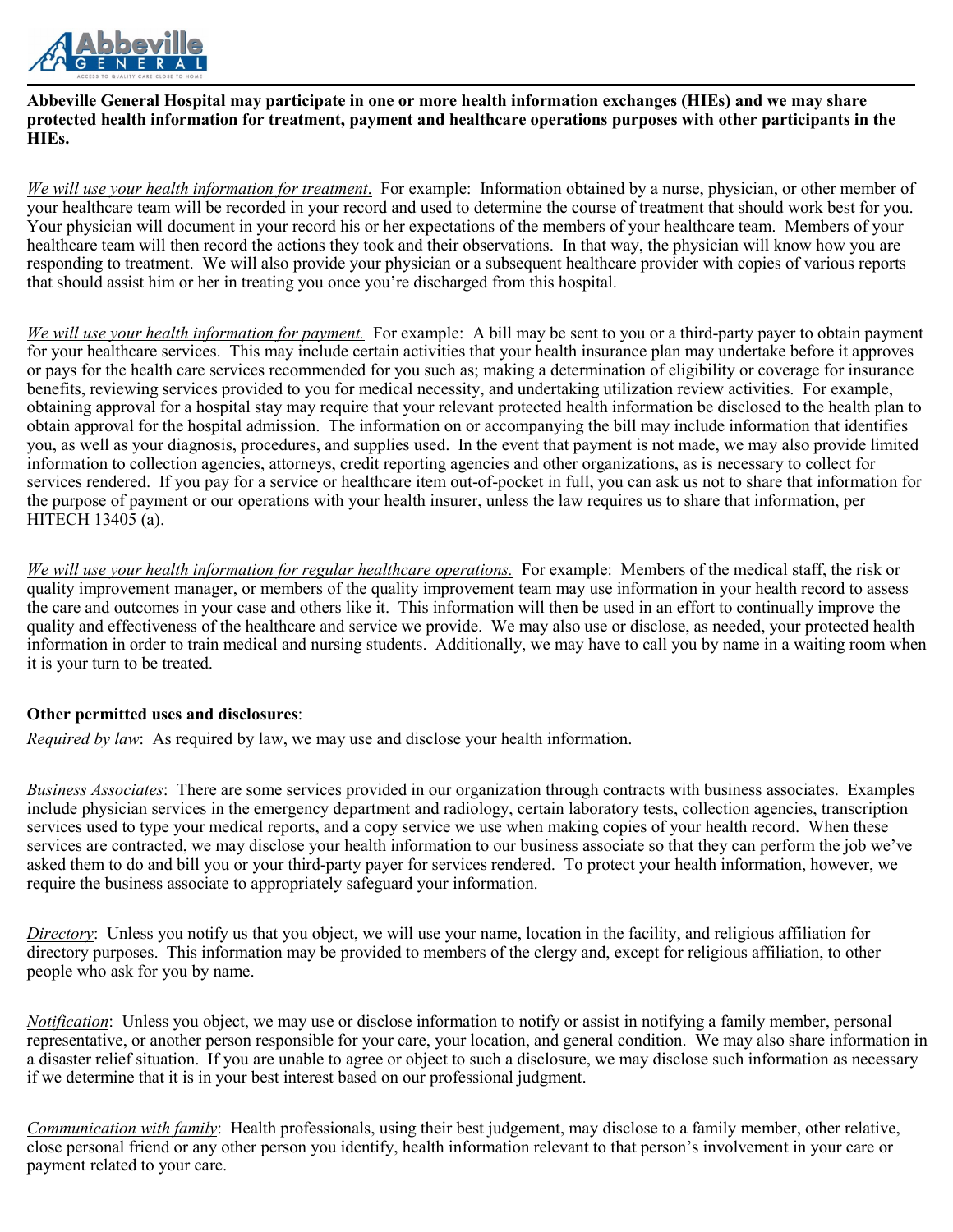

*Communication Barriers*: We may use and disclose your protected health information if we attempt to obtain consent from you but are unable to do so due to substantial communication barriers and we determine, using professional judgment, that you intend to consent to use or disclosure under the circumstances.

*Research*: We may disclose information to researchers when their research has been approved by an institutional review board that has reviewed the research proposal and established protocols to ensure the privacy of your health information.

*Health oversight activities*: We may disclose your health information to health agencies during the course of audits, investigations, inspections, licensure and other proceedings.

*Judicial and administrative proceedings*: We may disclose your health information in the course of any administrative or judicial proceedings.

*Deceased person information*: We may disclose your health information to coroners, medical examiners and funeral directors.

*Public safety*: We may disclose your health information to appropriate persons in order to prevent or lessen a serious and imminent threat to the health or safety of a particular person or the general public.

*Specialized government functions*: We may disclose your health information for military, national security, and prisoners.

*Organ procurement organizations*: Consistent with applicable law, we may disclose health information to organ procurement organizations or other entities engaged in the procurement, banking, or transplantation of organs for the purpose of tissue donation and transplant.

*Fund raising*: We may contact you as part of a fund-raising effort, however, you may request that we not contact you again.

*Food and Drug Administration (FDA)*: We may disclose to the FDA health information relative to adverse events with respect to food, supplements, product and product defects, or post marketing surveillance information to enable product recalls, repairs, or replacement.

*Workers compensation*: We may disclose health information to the extent authorized by and to the extent necessary to comply with laws relating to workers compensation or other similar programs established by law.

*Public health*: As required by law, we may disclose your health information to public health or legal authorities charged with preventing or controlling disease, injury, or disability.

*Communicable Diseases*: We may disclose your protected health information, if authorized by law, to a person who may have been exposed to a communicable disease or may otherwise be at risk of contracting or spreading the disease or condition.

*Abuse or Neglect*: We may disclose your protected health information to a public health authority that is authorized by law to receive reports of child abuse or neglect. In addition, we may disclose your protected health information if we believe that you have been a victim of abuse, neglect, or domestic violence to the governmental entity or agency authorized to receive such information. In this case, the disclosure will be made consistent with the requirements of applicable federal and state laws.

*Correctional institution*: Should you be an inmate of a correctional institution, we may disclose to the institution or agents thereof health information necessary for your health and the health and safety of other individuals.